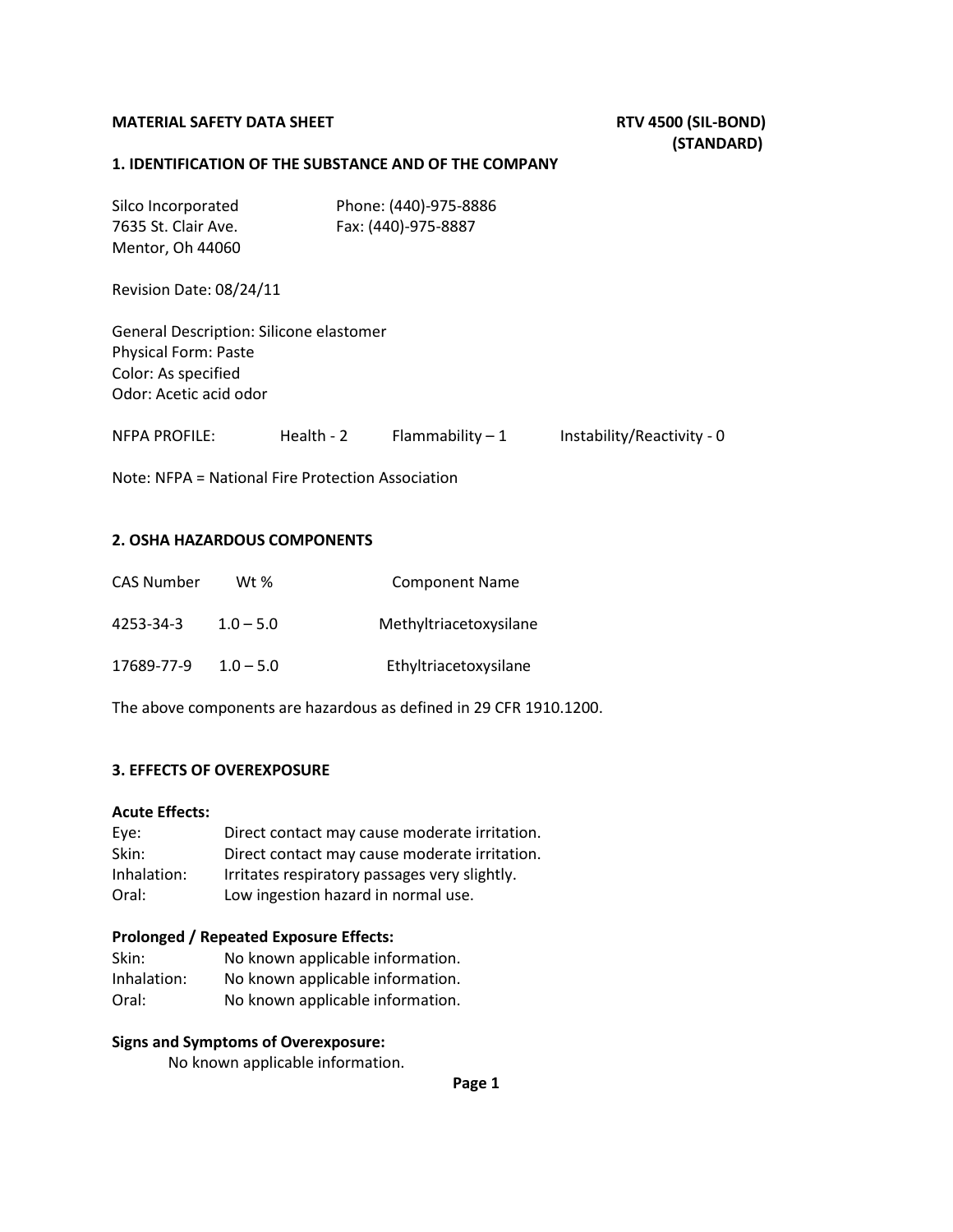### **Medical Conditions Aggravated by Exposure:**

No known applicable information.

The above listed potential effects of overexposure are based on actual data, results of studies performed upon similar compositions, component data and / or expert review of the product. Please refer to Section 11 for the detailed toxicology information.

#### **4. FIRST AID MEASURES**

| Inhalation: | No first aid should be needed.                                                  |
|-------------|---------------------------------------------------------------------------------|
| Oral:       | No first aid is needed.                                                         |
| Eye:        | Immediately flush with water for 15 minutes. Seek medical attention.            |
| Skin:       | Remove from skin and wash thoroughly with soap and water or waterless cleanser. |
|             | Seek medical attention if irritation or other ill effects develop or persist.   |
| Comments:   | Treat according to person's condition and specifics of exposure.                |

#### **5. FIRE FIGHTING MEASURES**

| Flash Point:                     | >212° F /100 ° C (Closed Cup)                                                                                                                                                                                                                                                    |
|----------------------------------|----------------------------------------------------------------------------------------------------------------------------------------------------------------------------------------------------------------------------------------------------------------------------------|
| <b>Autoignition Temperature:</b> | Not determined                                                                                                                                                                                                                                                                   |
| Flammability Limits in Air:      | Not determined                                                                                                                                                                                                                                                                   |
| <b>Extinguishing Media:</b>      | On large scale fires use dry chemical foam or water spray. On small fires<br>use carbon dioxide (CO2), dry chemical or water spray. Water can be<br>used to cool fire exposed containers.                                                                                        |
| <b>Fire Fighting Measures:</b>   | Self-contained breathing apparatus and protective clothing should be<br>worn in fighting large fires involving chemicals. Determine the need to<br>evacuate or isolate the area according to your local emergency plan.<br>Use water spray to keep fire exposed containers cool. |
| Usual Fire Hazards:              | None                                                                                                                                                                                                                                                                             |

# **Hazardous Decomposition Products**

Thermal breakdown of this product during fire or very high heat conditions may evolve into the following hazardous products: carbon oxides, traces of incompletely burned carbon compounds, formaldehyde, and silicon dioxide.

#### **6. ACCIDENTAL RELEASE MEASURES**

Containment / Clean up: Observe all personal protection equipment recommendations described in section 5 and 8. Clean up and contain for salvage or disposal. Clean area as appropriate since some silicone materials, even in small quantities, may present a slip hazard. Final cleaning may require use of steam, solvents or detergents. Dispose of saturated absorbent or cleaning materials appropriately, since spontaneous heating may occur. Local, state, and federal laws and regulations may apply to releases and disposal of this material, as well as those materials and items employed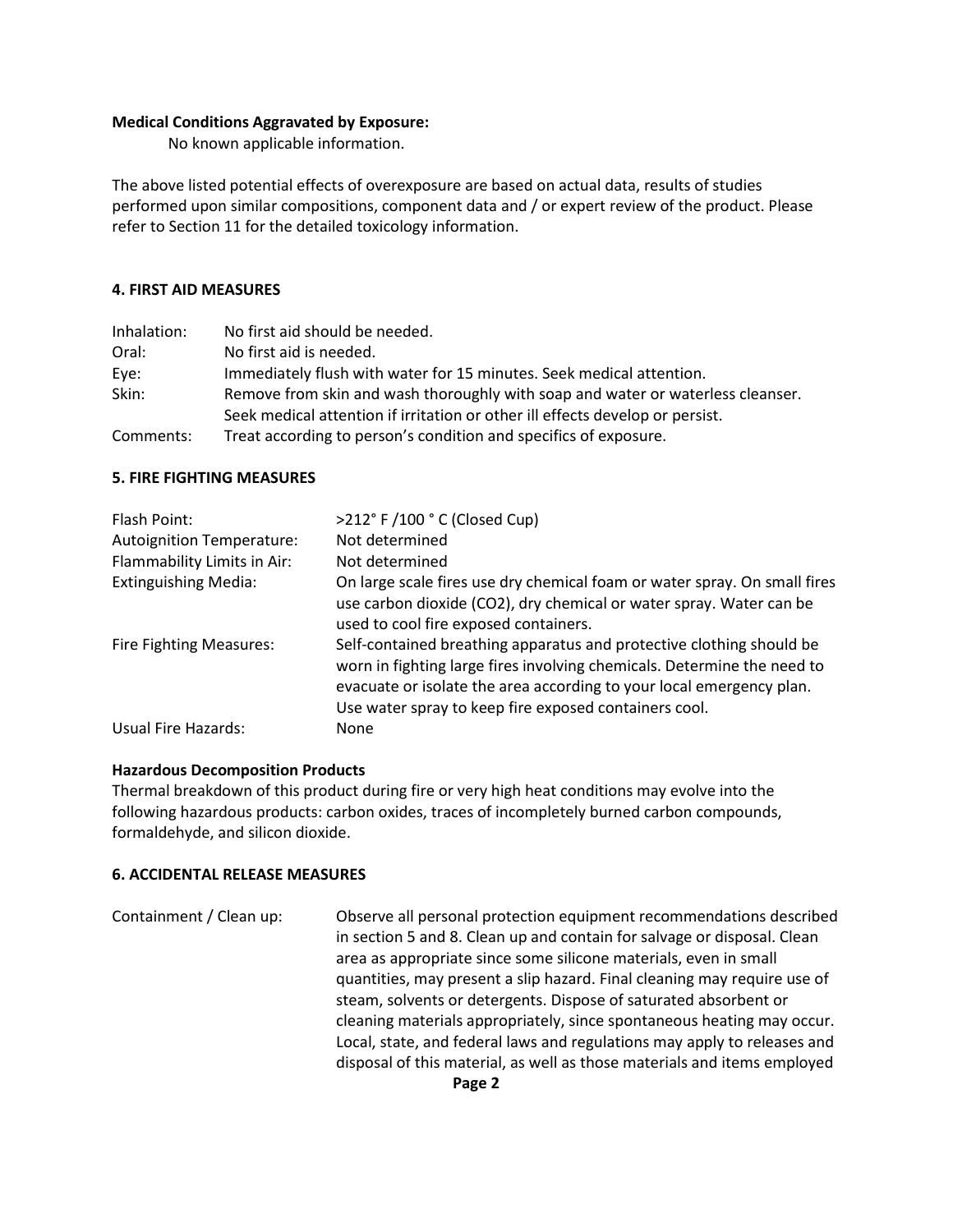in the cleanup of releases. You will need to determine which federal, state, and local laws and regulations are applicable. Section 13 and 15 of this MSDS provide information regarding certain federal and state requirements.

Note: See section 8 for Personal Protective Equipment for Spills. Call Silco Incorporated at (440)-975-8886, if additional information is required.

# **7. HANDLING AND STORAGE**

Use with adequate ventilation. Product evolves into acetic acid (HOAc) when exposed to water or humid air. Provide ventilation during use to control HOAc within exposure guidelines or use respiratory protection. Avoid eye and skin contact. Use with reasonable care and store away from oxidizing materials. Keep container closed and store away from water or moisture.

#### **8. EXPOSURE CONTROLS / PERSONAL PROTECTION**

#### **Component Exposure Limits**

| CAS Number | <b>Component Name</b> | <b>Exposure Limits</b>   |
|------------|-----------------------|--------------------------|
| 4253-34-3  | Methytriacetoxysilane | See acetic acid comments |
| 17689-77-9 | Ethyltriacetoxysilane | See acetic acid comments |

Acetic acid is formed upon contact with water or humid air. Provide adequate ventilation to control exposures within guidelines of OSHA PEL: TWA 10 ppm and ACGIH TLV: TWA 10 ppm. STEL 15 ppm.

#### **Engineering Controls**

| Local Ventilation:          | Recommended |
|-----------------------------|-------------|
| <b>General Ventilation:</b> | Recommended |

#### **Personal Protective Equipment for Routine Handling**

| Eyes:                | Use proper protection – safety glasses as a minimum.                      |
|----------------------|---------------------------------------------------------------------------|
| Skin:                | Wash exposed skin at mealtime and end of shift. Contaminated clothing and |
|                      | shoes should be removed as soon as possible and thoroughly cleaned before |
|                      | reuse. Chemical protective gloves are recommended.                        |
| Suitable Gloves:     | Silver Shield ® 4H®                                                       |
| Inhalation:          | No respiratory protection should be needed.                               |
| Suitable Respirator: | No respirator should be needed.                                           |

#### **Personal Protective Equipment for Spills**

| Inhalation / Suitable |                                   |
|-----------------------|-----------------------------------|
| Respirator:           | No respiratory protection needed. |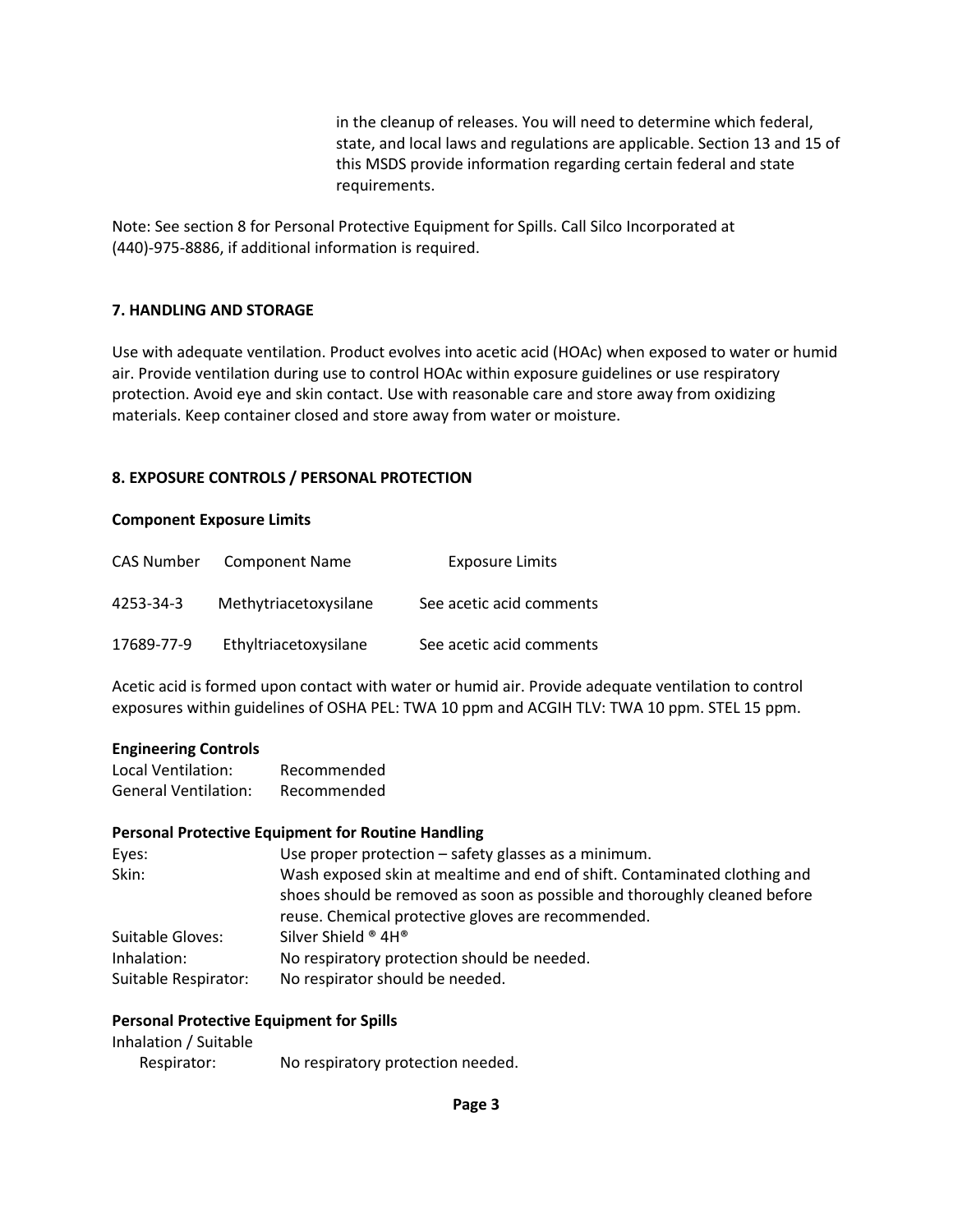| Precautionary |                                                                                                                                                                                                                                                                                                                                                                                                                                       |
|---------------|---------------------------------------------------------------------------------------------------------------------------------------------------------------------------------------------------------------------------------------------------------------------------------------------------------------------------------------------------------------------------------------------------------------------------------------|
| Measures:     | Avoid eye and skin contact. Use with reasonable care.                                                                                                                                                                                                                                                                                                                                                                                 |
| Eyes:         | Use proper protection - safety glasses as a minimum.                                                                                                                                                                                                                                                                                                                                                                                  |
| Skin:         | Wash exposed skin at mealtime and end of shift. Contaminated clothing and<br>shoes should be removed as soon as practical and thoroughly cleaned before<br>reuse. Chemical protective gloves are recommended.                                                                                                                                                                                                                         |
| Comments:     | Product evolves into acetic acid (HOAc) when exposed to water or humid air.<br>Provide ventilation during use to control HOAc within exposure guidelines or<br>use respiratory protection.                                                                                                                                                                                                                                            |
|               | When heated to temperatures above 150 degrees Celsius in the presence of air,<br>product can form formaldehyde vapors. Formaldehyde is a potential cancer<br>hazard, a known skin and respiratory sensitizer, and an irritant to the eyes,<br>nose, throat, skin, and digestive system. Safe handling conditions may be<br>maintained by keeping vapor concentrations within the OSHA Permissible<br>Exposure Limit for formaldehyde. |

Note: These precautions are for room temperature handling. Use at elevated temperature or aerosol / spray applications may require added precautions.

## **9. PHYSICAL AND CHEMICAL PROPERTIES**

| Paste            |
|------------------|
| As specified     |
| Acetic Acid odor |
| 1.032            |
| Not determined   |
| Not determined   |
| Not determined   |
| Not determined   |
| Not determined   |
| Not determined   |
| Not determined   |
| 30 g/L           |
|                  |

Note: The above information is not intended for use in preparing product specifications. Contact Silco Incorporated before writing specifications.

#### **10. STABILITY AND REACTIVITY**

| <b>Chemical Stability:</b> | <b>Stable</b>                                                          |
|----------------------------|------------------------------------------------------------------------|
| Hazardous Polymerization:  | Hazardous polymerization will not occur.                               |
| Conditions to Avoid:       | None                                                                   |
| Material to Avoid:         | Oxidizing material can cause a reaction. Water, moisture, or humid air |
|                            | can cause hazardous vapors to form as described in section 8.          |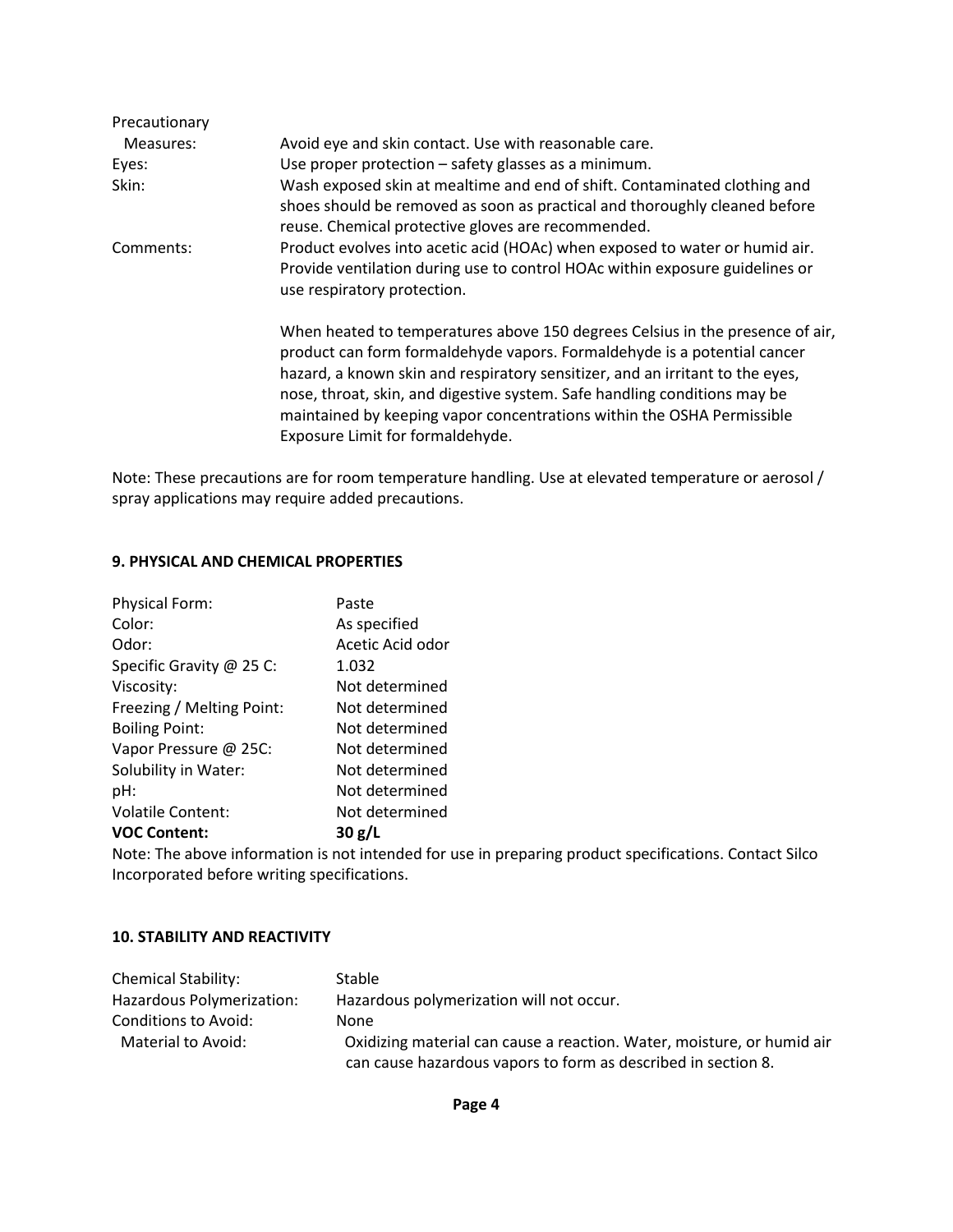# **11. TOXICOLOGICAL INFORMATION**

#### **Special Hazard Information on Components**

No known applicable information.

#### **12. ECOLOGICAL INFORMATION**

#### **Environmental Fate and Distribution**

Complete information is not yet available.

#### **Environmental Effects**

Complete information is not yet available.

# **Fate and Effects in Waste Water Treatment Plants**

Complete information is not yet available.

| Hazard Parameters (LC50 or EC 50) | High         | Medium                        | Low  |
|-----------------------------------|--------------|-------------------------------|------|
| Acute Aquatic Toxicity (mg/L)     | $\leq$ =1    | $>1$ and $< =100$             | >100 |
| <b>Acute Terrestrial Toxicity</b> | $\leq$ = 100 | $>$ 100 and < = 2000 $>$ 2000 |      |

• This table is adapted from "Environmental Toxicology and Risk Assessment". ASTM STP 1179, p34, 1993.

This table can be used to classify the ecotoxicity of this product when the ecotoxicity data is listed above. Please read the other information presented in the section concerning the overall ecological safety of this material.

# **13. DISPOSAL CONSIDERATIONS**

RCRA Hazard Class (40 – CFR 261)

When a decision is made to discard this material, as received, is it classified as a hazardous waste? No, state or local laws may impose additional regulatory requirements regarding disposal.

Call Silco Incorporated at (440)-975-8886, if additional information is required.

#### **14. TRANSPORT INFORMATION**

# **DOT Road Shipment Information (49 CFR 172.101)**

Not subject to DOT

#### **Ocean shipment (IMDG)**

Not subject to IMDG code

#### **Air Shipment (IATA)**

Not subject to IATA regulations

Call Silco Incorporated at (440)-975-8886, if additional information is required.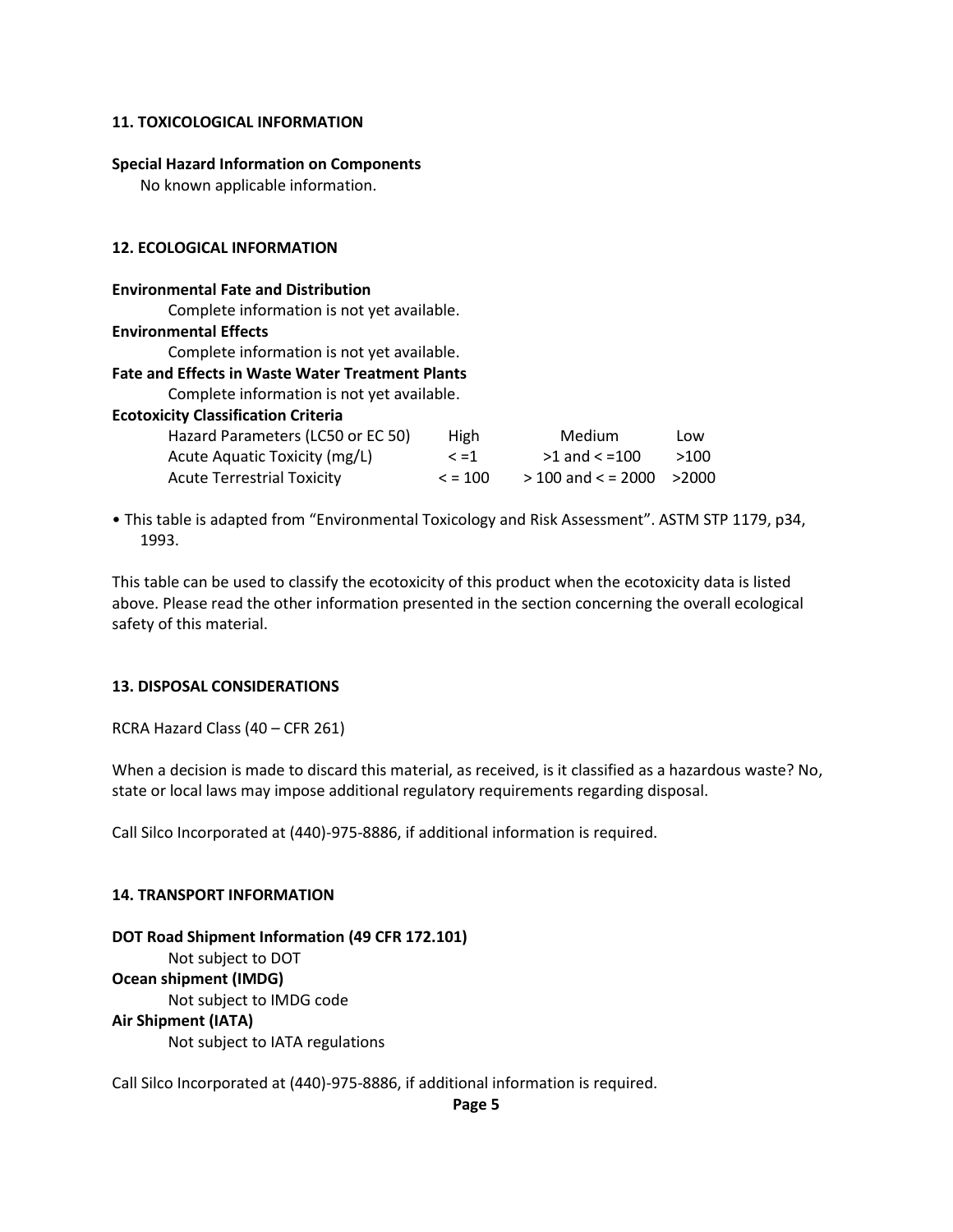#### **15. REGULATORY INFORMATION**

Contents of this MSDS comply with the OSHA Hazard Communication Standard 29 CFR 1910.1200.

TSCA Status: All chemical substances in this material are included on or exempted from listing on the TSCA Inventory of Chemical Substances.

## **EPA SARA Title III Chemical Listings**

Section 302 Extremely Hazardous Substances: None Section 304 CERCLA Hazardous Substances: None

Section 312 Hazard Class:

| Acute:    | Yes |
|-----------|-----|
| Chronic:  | No  |
| Fire:     | N٥  |
| Pressure: | No  |
| Reactive: | N٥  |

Section 313 Toxic Chemicals: None present or none present in regulated quantities.

#### **Supplemental State Compliance Information**

California

Warning: this product contains the following chemicals listed by the state of California under the safe Drinking Water and toxic Enforcement Act of 1986 (Proposition 65) as being known to cause cancer, birth defects or other reproductive harm. None known

**Massachusetts** 

|            | <b>CAS Number</b> | $Wt$ %        | <b>Component Name</b>                 |
|------------|-------------------|---------------|---------------------------------------|
| New Jersey | 7631-86-9         | $\le$ = 10.0  | Silica, amorphous                     |
|            | <b>CAS Number</b> | Wt%           | <b>Component Name</b>                 |
|            | 70131-67-8        | $\leq$ = 87.0 | Dimethyl siloxane, hydroxy-terminated |
|            | 7631-86-9         | $\le$ = 10.0  | Silica, amorphous                     |
|            | 4253-34-3         | $1.0 - 5.0$   | Methyltriacetoxysilane                |
|            | 17689-77-9        | $1.0 - 5.0$   | Ethyltriacetoxysilane                 |